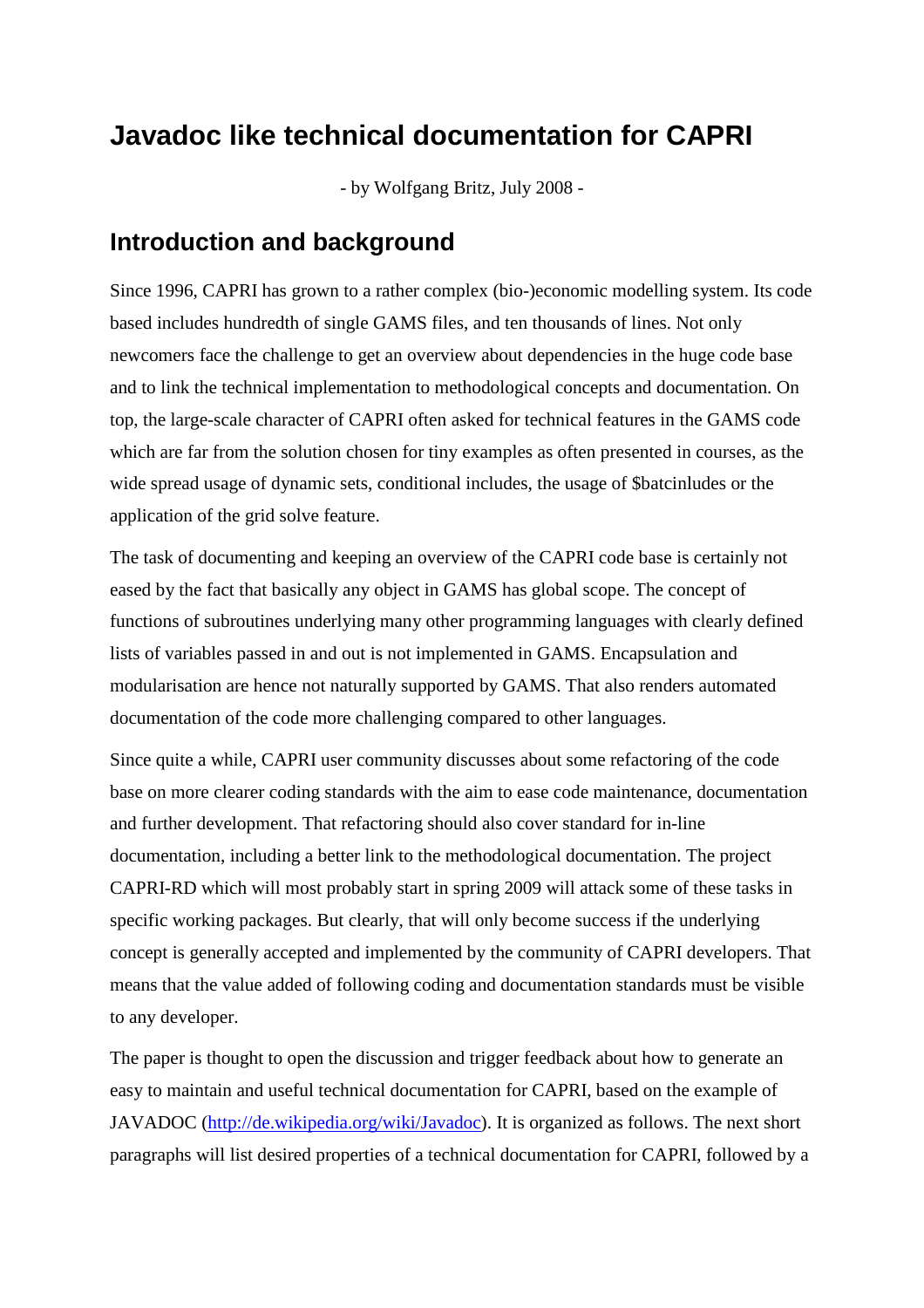more detailed discussion of a proposal for an implementation which is working as a prototype. The last chapter will then show selected screenshots.

### **Desired properties**

The main properties a technical documentation of CAPRI should fulfil are as follows:

- Avoiding redundancies, i.e. information should whenever possible only inputted once. Specifically, selected comments added in-line in the code should be ported over to the technical documentation.
- Changes in the code structure should possibly be reflected automatically
- The documentation must be able to reflect different GAMS projects (CAPMOD, CAPREG ..) and to differentiate between instances of the same project (CAPMOD in basline or calibration mode …).
- Its biggest part of the technical documentation should be constructed directly from the code based in an automated way.
- It should also collect information from the SVN versioning system

### **Proposed implementation**

The main ingredients of the proposed implementation are as follows:

- The final format of the technical documentation is based on automatically generated static HTML pages, following the example of JAVADOC, with some JavaScript to allow for collapsible trees
- The methodological documentation will continue to be edited in Word, and converted into a PFD-document. It will comprise references to GAMS sources (individual GAMS files) or even GAMS objects (variables, equations, models, parameters). Those references can be addressed in the GAMS code, and the HTML pages will allow opening the PDF-document at the referenced point.
- As with JAVADOC, technical documentation should be edited as in-line comments into the GAMS sources, based on clear in-line documentation standards. Each GAMS source as a file header with standard properties about the file.
- In-line documentation will be mostly based on two levels: the level of individual GAMS files and on the level of individual GAMS objects. In some cases, that may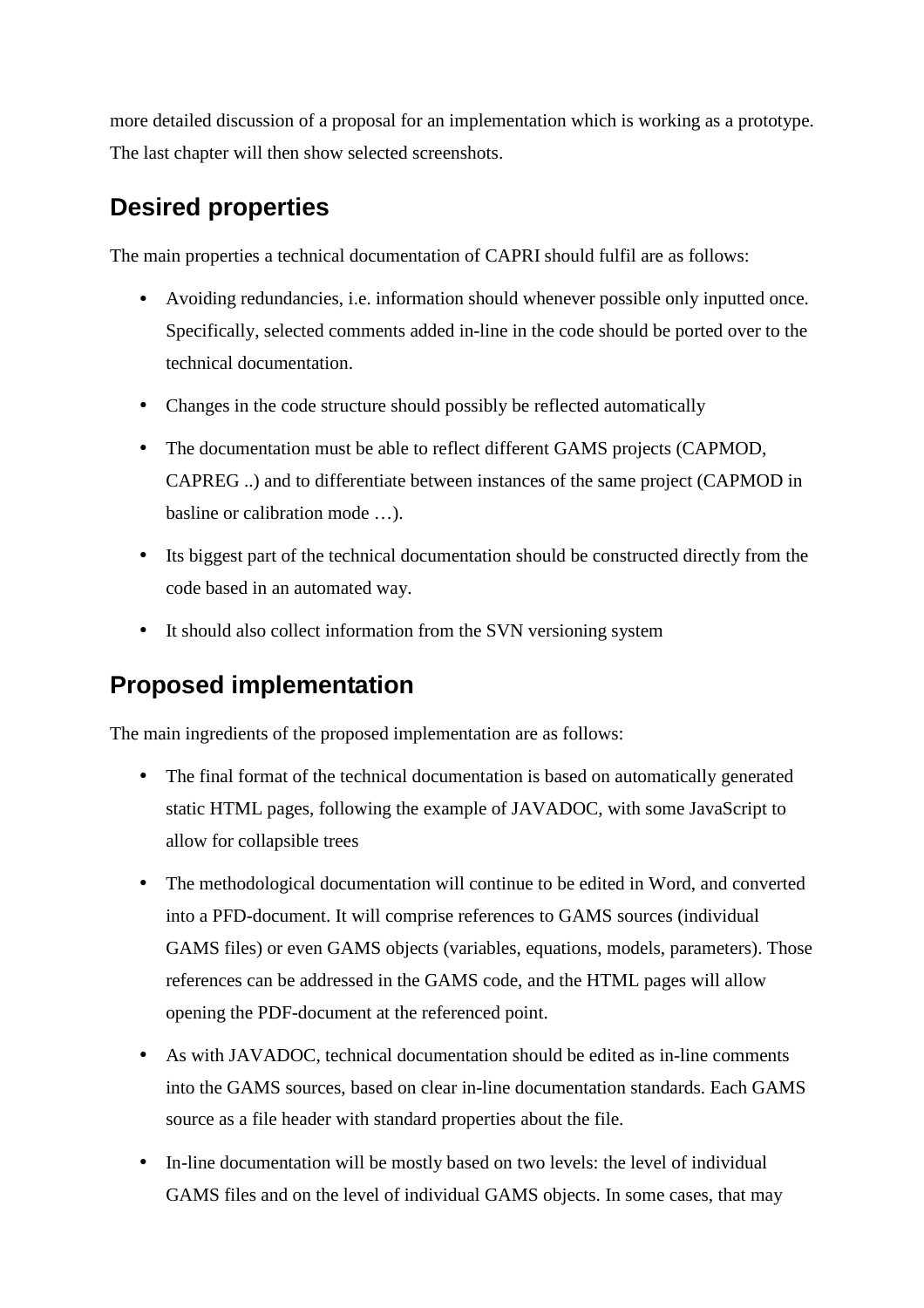require to break down larger programs in smaller pieces, with a clear task and eventually clear inputs and outputs.

### **Technical implementation**

#### *Overview*

The following diagram depicts the general approach. The SVN server will host the GAMS sources, the documentation builder (Builddoc) as a Java application and the PDF with the methodological documentation. Users synchronize their local work copies with the server. In order to avoid developing in Java a new parser for GAMS code, the GAMS compiler itself is used to generate the necessary input for the technical documentation. Two different types of files for each "project" or "instance" included in the documentation are used for that purpose so far:

- 1. So called **"REF" files**, which list information in which files and in which line symbols are declared, defined, assigned and referenced. They also comprise information about long texts and domain of the symbols. The "REF" file can be generated by the argument rf=*filename* when GAMS is called (e.g. "GAMS capmod a=c rf=capmod.ref"). As the GAMS compiler itself is used, conditional includes and the like are automatically treated as during execution time. That opens also the possibility to include the generation of the documentation in the GUI.
- 2. **GDX files generated with an empty symbol list at compile time** (\$GDOUT module.gdx; \$UNLOAD; \$GDOUT). The resulting GDX file will comprise all sets, parameters etc. used by the programs, and most importantly, the set elements as declared. The name of the GDX file could be passed as a parameter by the GUI.

Those files hence reflect the actual local code base with any local modification, and can be generated for a specific instances of the projects (e.g. for CAPMOD with and without the market module etc.). A JAVA application named *Builddoc* parses both types of files, on demand for several projects, and generates static HTML pages. The GAMS code comprises in-line comments carrying information about references to the methodological documentation, and the HTML pages comprise calls to the editor to open the actual source code at the local machine, as well as information about relation between the different GAMS Symbols.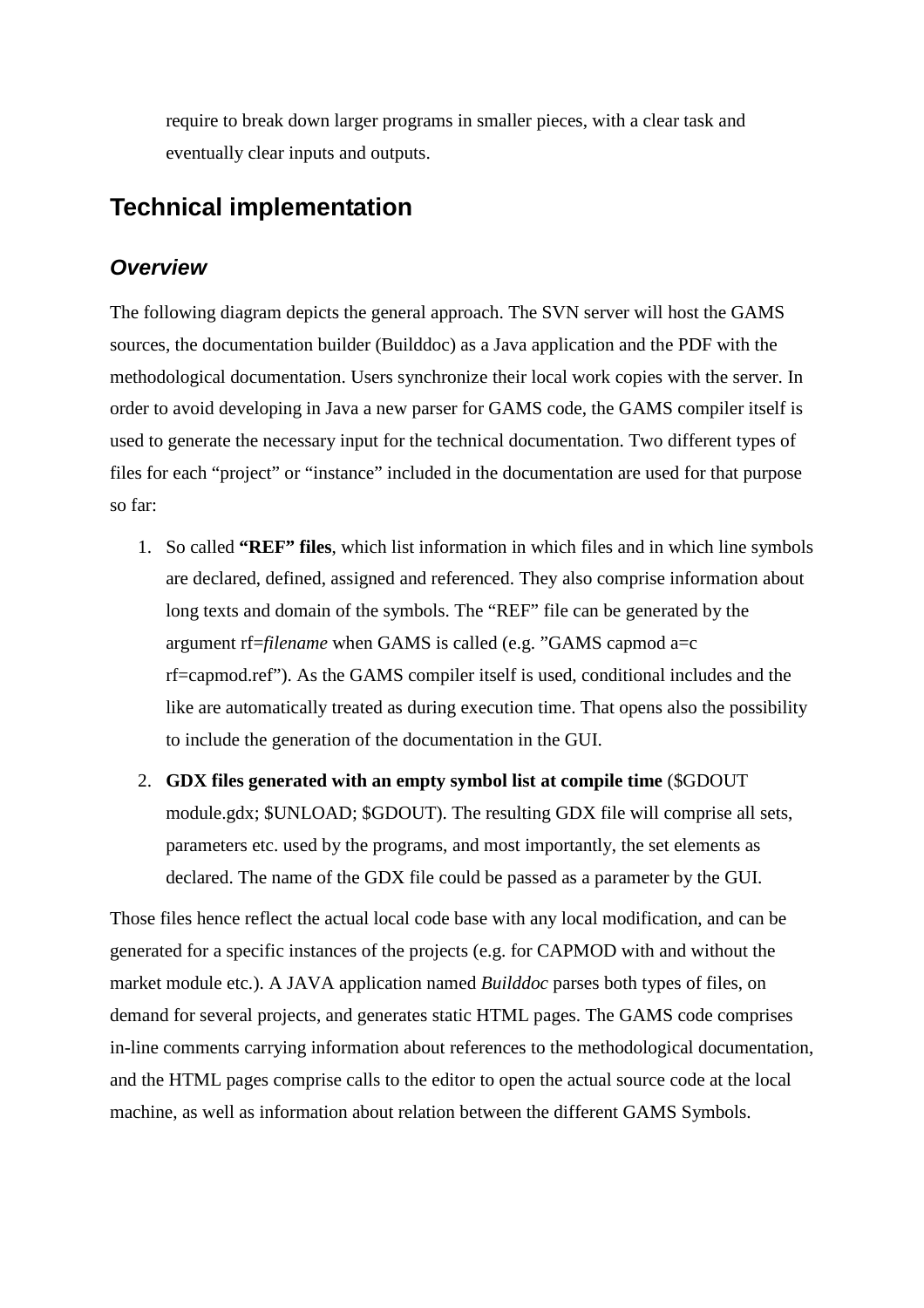

#### *Handling of GDX files*

The "expand" option generates information about GDXIN and GDXOUT statements as those are executed at compile time. Consequently, files addressed via GDXIN or GDXOUT are automatically reported in the documentation system.

Hovever, the file does not comprise information about the "execute\_load" and "execute\_unload" executed at run time. That is quite clear, as the statements may be comprised in program structures as loops or if statements where there are never reached at execution time. We need hence a work around to report those files in the documentation system if we would avoid writing a new GAMS parser.

However, "\$IF EXIST" statements are taken into account by the expand command. It is therefore proposed to put an "\$IF NOT EXIST" combined with an abort statement before all "execute load" statements. As seen in:

#### \$IF NOT EXIST ..\dat\arm\allpop.qdx \$ABORT ..\dat\arm\allpop.qdx is missing execute load '..\dat\arm\allpop.qdx' WorldPop;

By doing so, the program will already at compile exit if one of the necessary files is missing. That avoids starting a process and eventually overwriting files which then will stop later due to missing input data. The HTML page will report that sequence as: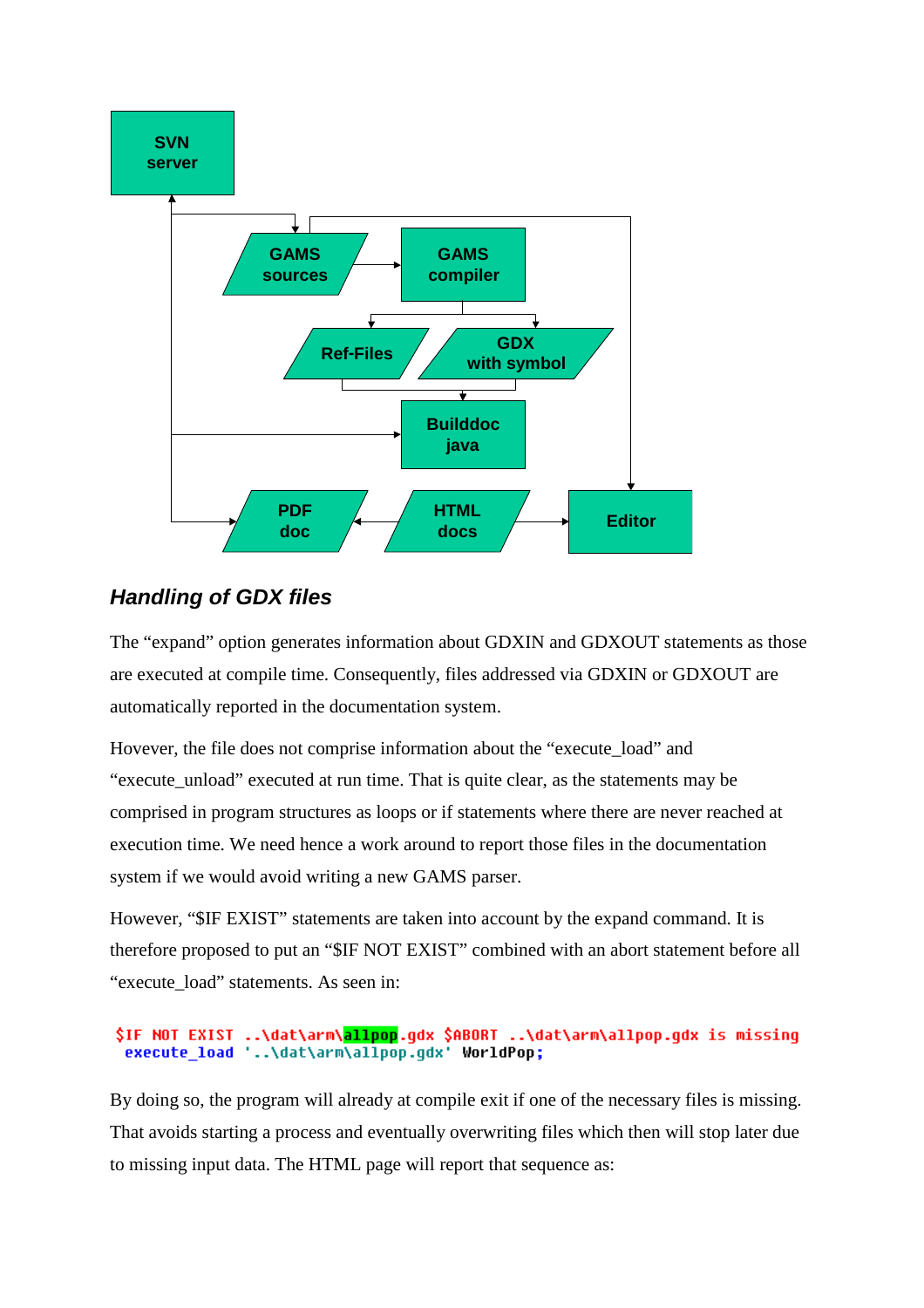| Includes found in GAMS\CAPTRD.GMS:                                                      |                |                                                                        |  |  |  |
|-----------------------------------------------------------------------------------------|----------------|------------------------------------------------------------------------|--|--|--|
| Top   Declarations   Definitions   Assignments   References   Includes   Is included by |                |                                                                        |  |  |  |
| File                                                                                    | Project<br>(s) | Action                                                                 |  |  |  |
| DAT\ARM\ALLPOP.GDX                                                                      | captrd         | IF EXIST - next Line : ' execute load '\dat\arm\allpop.gdx' WorldPop;' |  |  |  |

The use of "\$IF EXIST" in the context of "execute\_unload" can only be motivated with the fact to produce code which is better documented. Here, is it proposed to warn the user at run time about the fact that the file is overwritten.

#### *Structure of the HTML pages*

There are basically two types of HTML pages:

- 1. *Pages for individual objects* (parameters, sets, variables, equations, models, acronyms, functions, files and source files)
- 2. *Summary pages for classes of objects*, per project in alphabetical order. An additional page lists all set elements.

The *pages for the individual objects* carry the following information:

- Name of the object (e.g. DATA) and type (parameter, set, variable etc.)
- Long text description as given in GAMS declaration
- Domain information, as hyperlinks to the domain sets.
- In which files and for which projects (as capmod, capreg ...) the object is declared, defined, assigned and referenced.
- In the case of sets: derived subsets, and objects where the set is used as a domain. Elements of the sets and the subsets.
- In the case of source files: which symbols are declared, defined, assigned and references in the files. Information from SVN (version, local modification,s out-of-date with server). Included files, and files which include the file. For GDX files: where included and included by which file.
- "Tagged" in-line comments taken from the source code files, what is called "doclet" (see e.g. Sun document about how to write Doc comment for JavaDoc) in JAVADOC, see .e.g. wikipedia article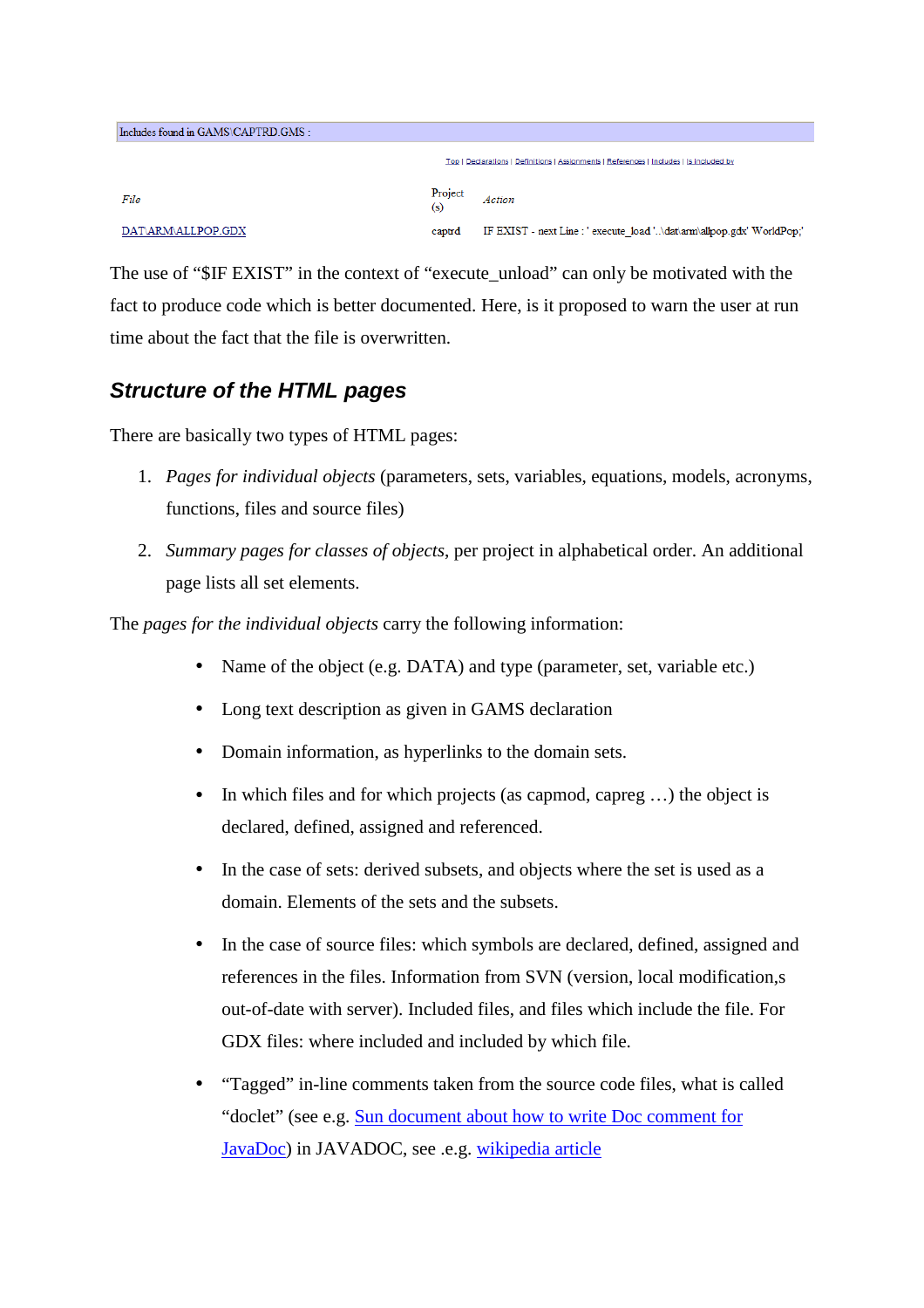#### *Tagged in-line comments*

Similar to the element comments underlying JAVADOC (see e.g. ), "tagged" in-line comments are proposed for the inline code of CAPRI (sometimes called "doclets", e.g. ) . The following shows a possible implementation which is currently already operational:

…

\* @start

\* @author W.Britz

\* @docRef perfect aggregation of production

\* @seeAlso gams\capreg\cons\_levels.gms

MODEL CONS\_LEVLS / …

..

In the example above, the REF file will comprise the information were the model CONS\_LEVL will be declared, and the JAVA application will search backwards for lines with tags ( $@..)$ ). Those tags will be linked to the object, and integrated in the HTML pages. The @start tag must be used to declare the start of the documentation for the current symbol.

#### *Refactoring Consequences for CAPRI Gams Code*

- 1. All files should carry a header which reports the purpose of the file, and if possible, an author (contact person). The file header should start with a line of stars and end with a line of stares. All lines in the file header should start with a "\*".
- 2. The use of *\$GDXIN* is discouraged as it may load in huge amounts of data at run-time. Equally, it will load element codes comprised in the data sets even if they are not referenced later in the code. The only exemption is when the symbol must be loaded at run time as in case of META data, instead, execute\_load should be used.
- 3. An "\$IF NOT EXIST *myFile* \$ ABORT *myFile* is missing" statement should be in the line before "execute\_load *myFile someSymbols*".
- 4. An "\$IF EXIST *myFile* \$ LOG *myFile* will be overwritten" statement should be in the line before execute\_unload *myFile someSymbols*".
- 5. All symbols should be declared with a clear long text description, i.e. statement in the style "SET A;" are discouraged.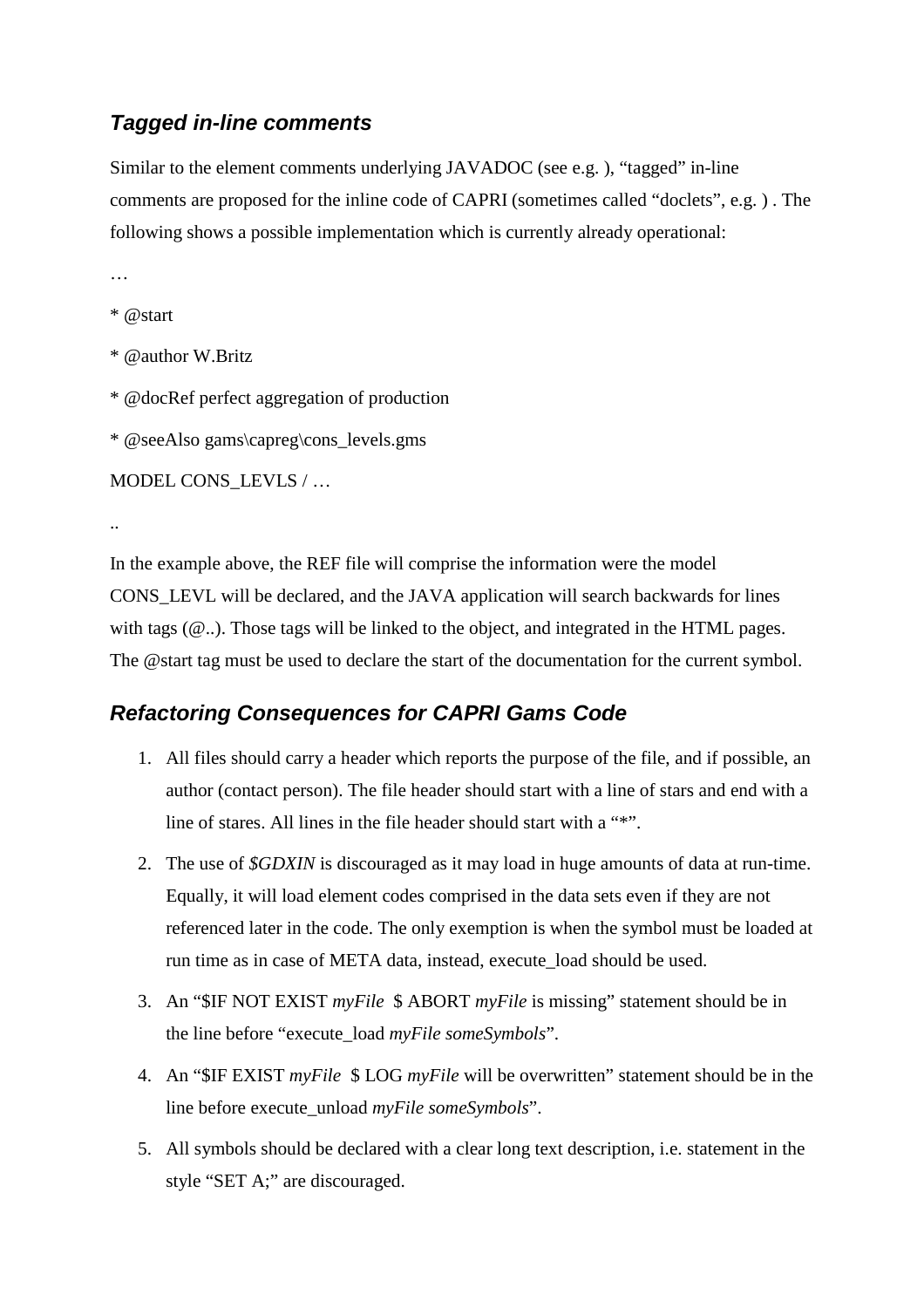- 6. Code in lengthy files as CAPREG or CAPMOD should be moved into new files which are included so that a more modular structure is evolving. The new file should have a clearly defined and encapsulated task which is described in the file header.
- 7. Symbol declaration should where necessary be preceded by a "doclet" of the form \* @start or, alternative, a blank line
	- \* @DocRef reference to the methodological documentation (optional)
	- \*@ seeAlso reference to other file or symbol (optional)
	- \* Any comments

Declaration (as SET A "The alternative technologies per production activty" / T1,T2 /;

8. Symbols, especially when they are not widely used across programs should carry meaningful names.

Other recommendations arising from analysing the files are:

- 1. Single lines in the code should not exceed the size of a normal screen width when using medium sized fonts.
- 2. Indentation should be used to render the program structure defined by loops, if statements and the like more visible.
- 3. Especially tricky statements which use complex \$ operators, several cross-sets and the like should be preceded by some explanatory comments.
- 4. Symbols which are only used locally in a file should be deleted from memory by "option kill= $...$ ".
- 5. Before defining a new set one should check if not the very same collection of elements is not already defined.
- 6. Lengthy data tables should be moved into a gdx file to reduce the number of code lines.
- 7. Data should be accompanied by meta data.

Clearly, the standards and recommendations require further discussion inside the network, and must become part of a programming guide.

 $<sup>1</sup>$  A feature request was sent to GAMS to support local scope, so that a symbol can be declared local for a file</sup> and subdirectory, and the compiler will raise an error when it is used out of scope.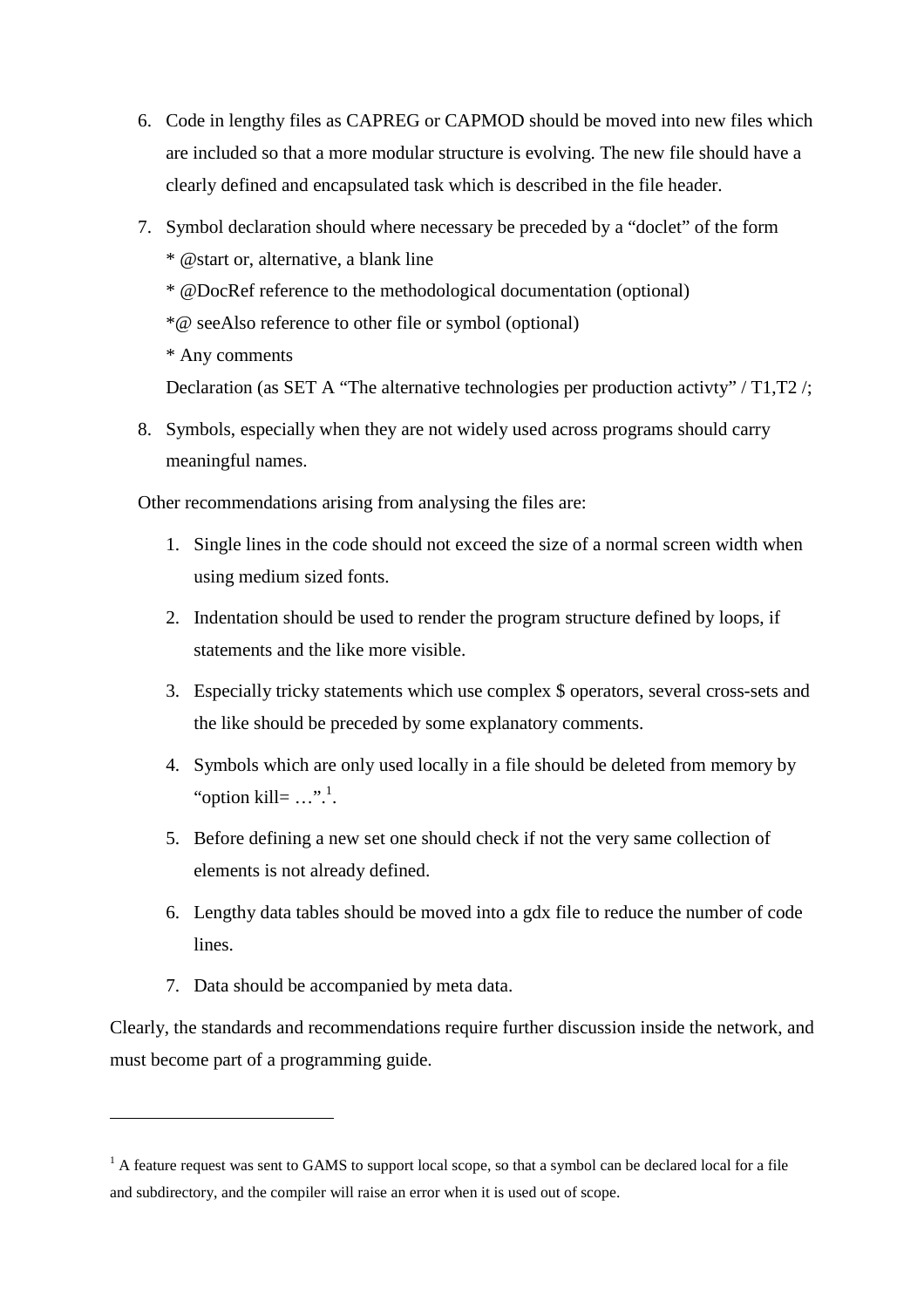### *First implementation*

An operational version is implemented as a JAVA application without a GUI. A zip file with

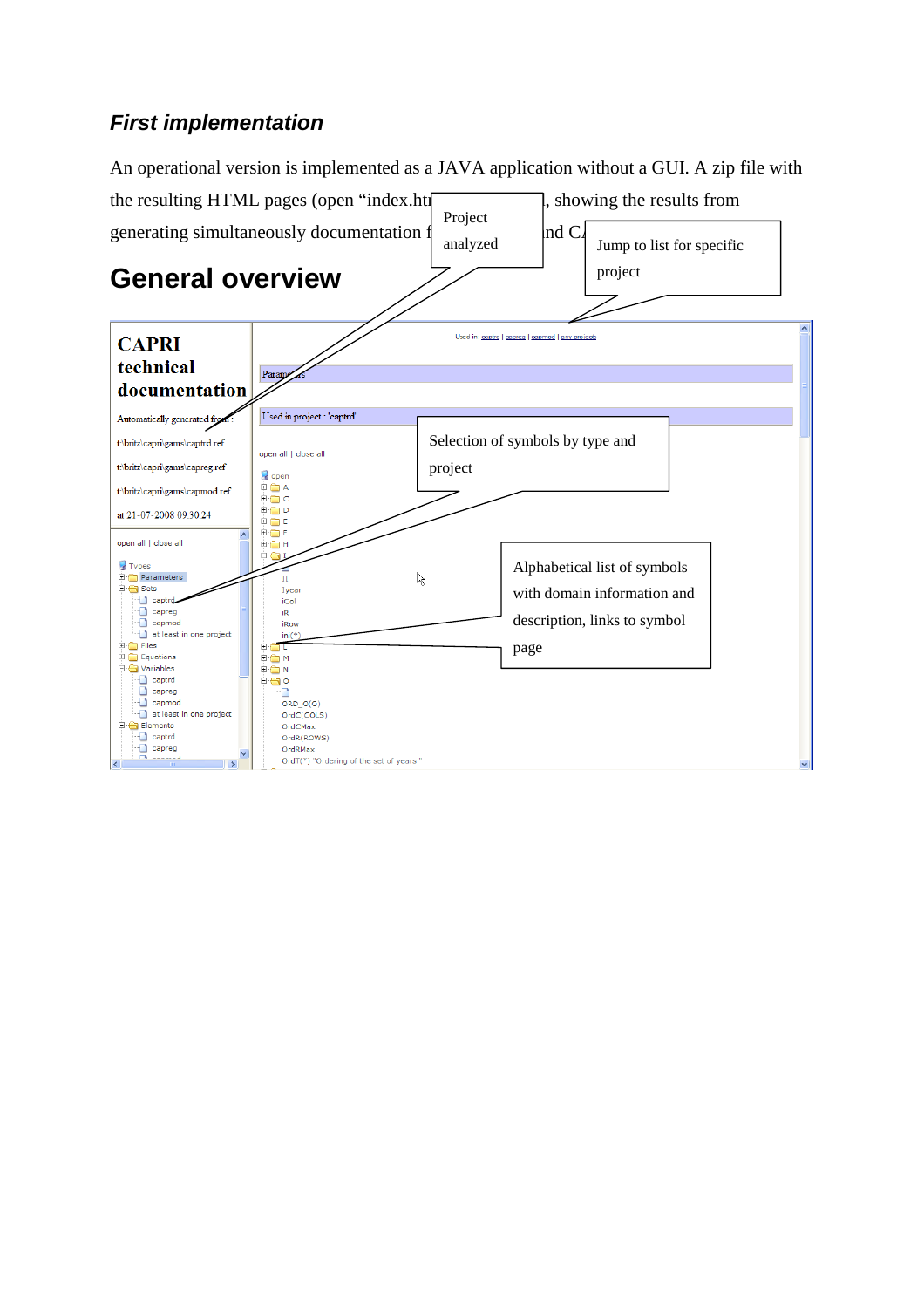# **Example for a Symbol page**



# **Example for a GamsSourceFile page**

| <b>CAPRI</b><br>technical                                                                                                                      | Top   Definitions   Assignments   References   Elements<br><b>SourceFile DAT\ARM\WORPRICES.GMS</b> |                                                              |  |                             |  |
|------------------------------------------------------------------------------------------------------------------------------------------------|----------------------------------------------------------------------------------------------------|--------------------------------------------------------------|--|-----------------------------|--|
| documentation                                                                                                                                  | Name                                                                                               | DAT\ARM\\WORPRICES.GMS                                       |  |                             |  |
| Automatically generated from:                                                                                                                  | Type                                                                                               | SourceFile                                                   |  |                             |  |
| t:\britz\capri\gams\captrd.ref                                                                                                                 | Used by:                                                                                           | capreg                                                       |  |                             |  |
|                                                                                                                                                | Used by:                                                                                           | capmod                                                       |  | <b>SVN</b>                  |  |
| open all   close all                                                                                                                           | SVN version of working copy                                                                        | 1603                                                         |  |                             |  |
|                                                                                                                                                | SVN last committed version                                                                         | 1110                                                         |  | information                 |  |
| <b>Types</b>                                                                                                                                   | SVN last author who committed alexanderg                                                           |                                                              |  |                             |  |
| <b>E</b> Parameters<br><b>D</b> <del>∩</del> Sets                                                                                              |                                                                                                    | SVN last changed date on server Fri Nov 09 18:09:55 CET 2007 |  |                             |  |
| captrd                                                                                                                                         | Current status                                                                                     | Normal                                                       |  |                             |  |
| capreg<br>capmod<br>at least in one project                                                                                                    | Edit                                                                                               |                                                              |  | Opens editor                |  |
| <b>E-C</b> Files                                                                                                                               | Declarations found in DAT\ARM\WORPRICES.GMS:                                                       |                                                              |  |                             |  |
| Equations<br>D Variables                                                                                                                       |                                                                                                    |                                                              |  |                             |  |
| $\Box$ $\ominus$ Elements<br>$\Box$ captrd<br>capreg<br>capmod                                                                                 | Name<br>Description<br>Type<br>WorPrices (capreg;capmod;) Parameter                                |                                                              |  |                             |  |
| at least in one project                                                                                                                        | Definitions found in DAT\ARM\WORPRICES.GMS:                                                        |                                                              |  |                             |  |
| <b>E</b> Models<br>$\Box$ Acronyms<br>$\Box$ Functions<br><b>E</b> SourceFiles<br>captrd<br>$\Box$ capreg<br>capmod<br>at least in one project | Name<br>Type<br>WorPrices (capreg:capmod:) Parameter                                               | Description                                                  |  | Symbol usage<br>in the file |  |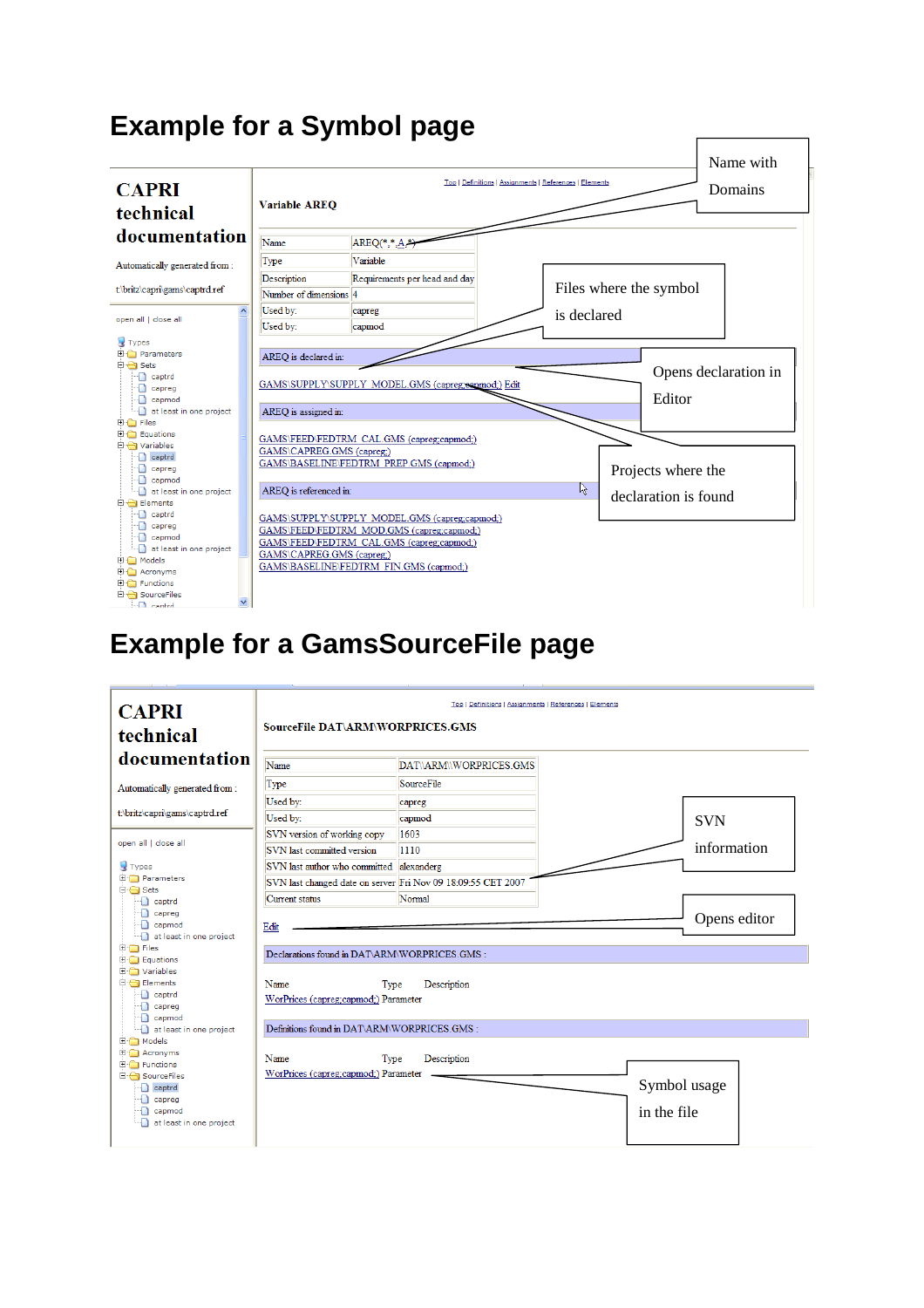# **Example for a page for the a set**